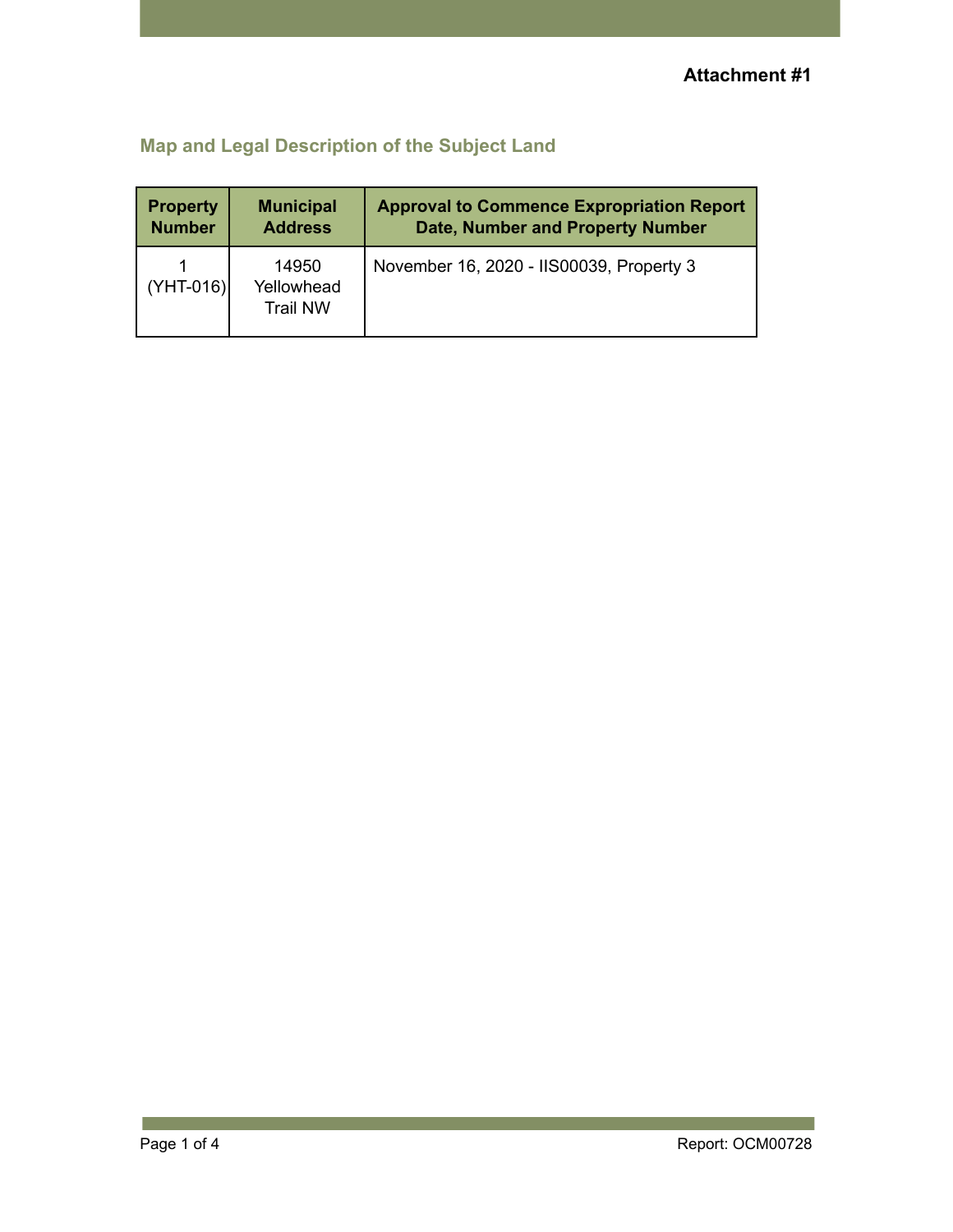**Attachment #1**

**Approval is sought, pursuant to the provisions of the** *Expropriation Act***, to expropriate all land, rights, titles and interests, expressed or implied, of the "owners" (as defined in the** *Expropriation Act***);**

**1) existing now; and**

**2) as may become known to the expropriating authority,**

**of the land requirements of the Subject Land legally described and shown in this attachment:**

## **PROPERTY 1:**

| <b>Municipal Address:</b>                   | 14950 Yellowhead Trail NW, Edmonton, Alberta                                                                                                |
|---------------------------------------------|---------------------------------------------------------------------------------------------------------------------------------------------|
| Legal Description:                          | DESCRIPTIVE PLAN 1222066<br>BLOCK 3<br>LOT 1<br>EXCEPTING THEREOUT: ALL MINES AND MINERALS<br>AREA: 2.78 HECTARES (6.87 ACRES) MORE OR LESS |
| <b>Registered Owner:</b>                    | YELLOWHEAD MOTOR INN LTD.                                                                                                                   |
| Estate:                                     | Fee Simple                                                                                                                                  |
|                                             | Certificate of Title No.: 122 157 606 (North Alberta Land Registration District)                                                            |
| Land Area Required:                         | Approximately 0.050 hectares, more or less                                                                                                  |
| Known improvements<br>within area required: | Landscaping, Parking Lot improvements, Signage                                                                                              |

## **Registered Interests:**

| <b>Registration No.</b> | <b>Name</b>                              | <b>Registration Type</b>       |
|-------------------------|------------------------------------------|--------------------------------|
| 982 055 672             | Fido Solutions Inc.                      | Caveat Re: Lease, Etc.         |
| 052 108 731             | Her Majesty the Queen in Right of Canada | <b>Zoning Regulations</b>      |
| 092 115 234             | Husky Oil Operations Ltd.                | Caveat Re: Lease               |
| 102 147 636             | Liquor Stores GP Inc.                    | Caveat Re: Lease Interest      |
| 132 002 884             | Coinamatic Canada Inc.                   | Caveat Re: Lease Interest      |
| 192 051 903             | <b>Bank of Montreal</b>                  | Mortgage                       |
| 192 051 904             | <b>Bank of Montreal</b>                  | Caveat Re: Assignment of Rents |
|                         |                                          | and Leases                     |
| 192 051 905             | <b>Bank of Montreal</b>                  | Caveat Re: Lease Interest      |
| 192 135 867             | <b>Bank of Montreal</b>                  | Postponement                   |
| 192 138 282             | <b>Bank of Montreal</b>                  | Postponement                   |
| 192 163 041             | <b>Bank of Montreal</b>                  | Postponement                   |
| 192 202 490             | <b>Bank of Montreal</b>                  | Postponement                   |
| 212 104 265             | DS Classic Grill Ltd.                    | Caveat Re: Lease Interest      |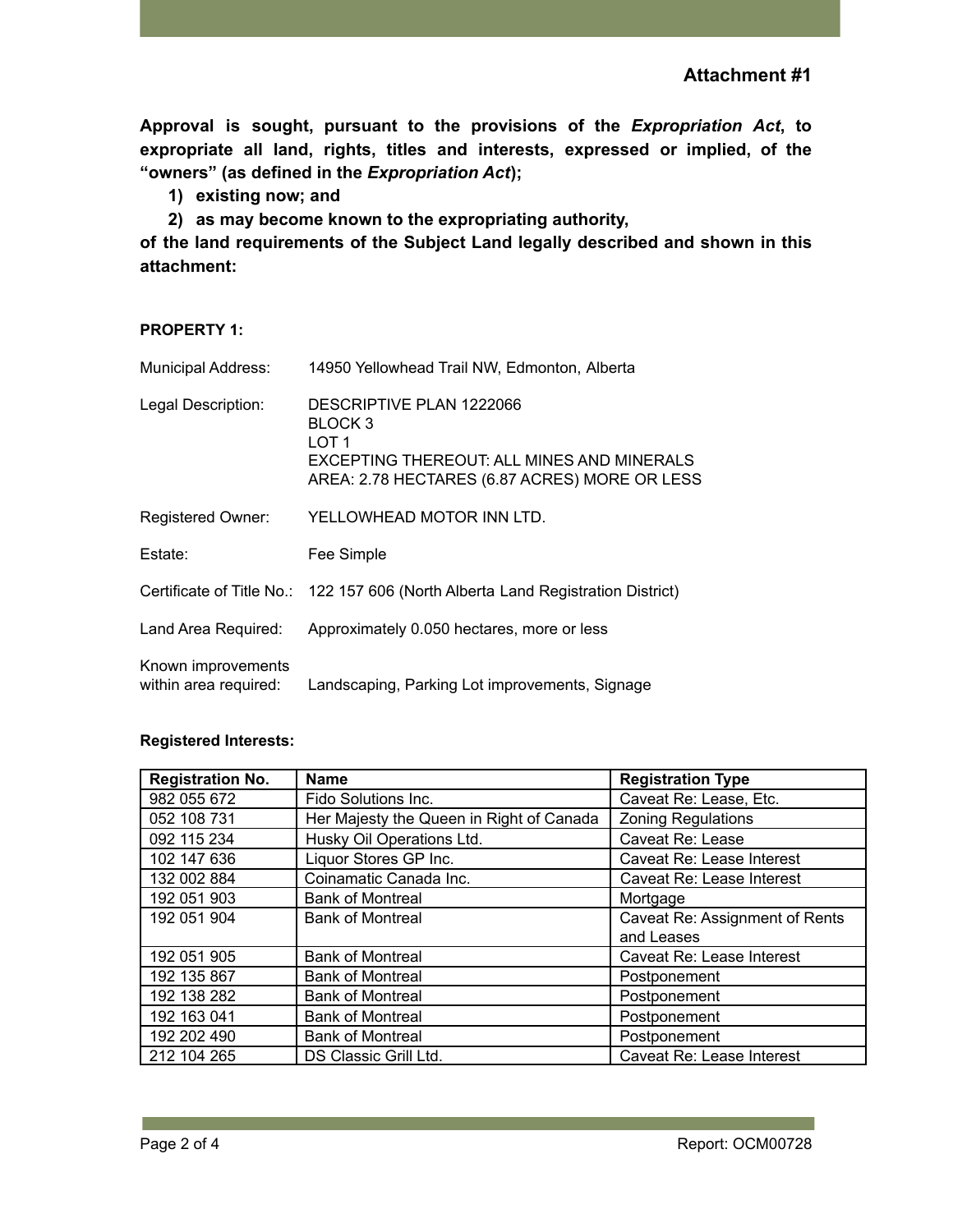## **Unregistered Interest:**

| <b>Name</b>         | <b>Interest Type</b> |
|---------------------|----------------------|
| PetroJaffer116 Ltd. | Tenant               |

**College**